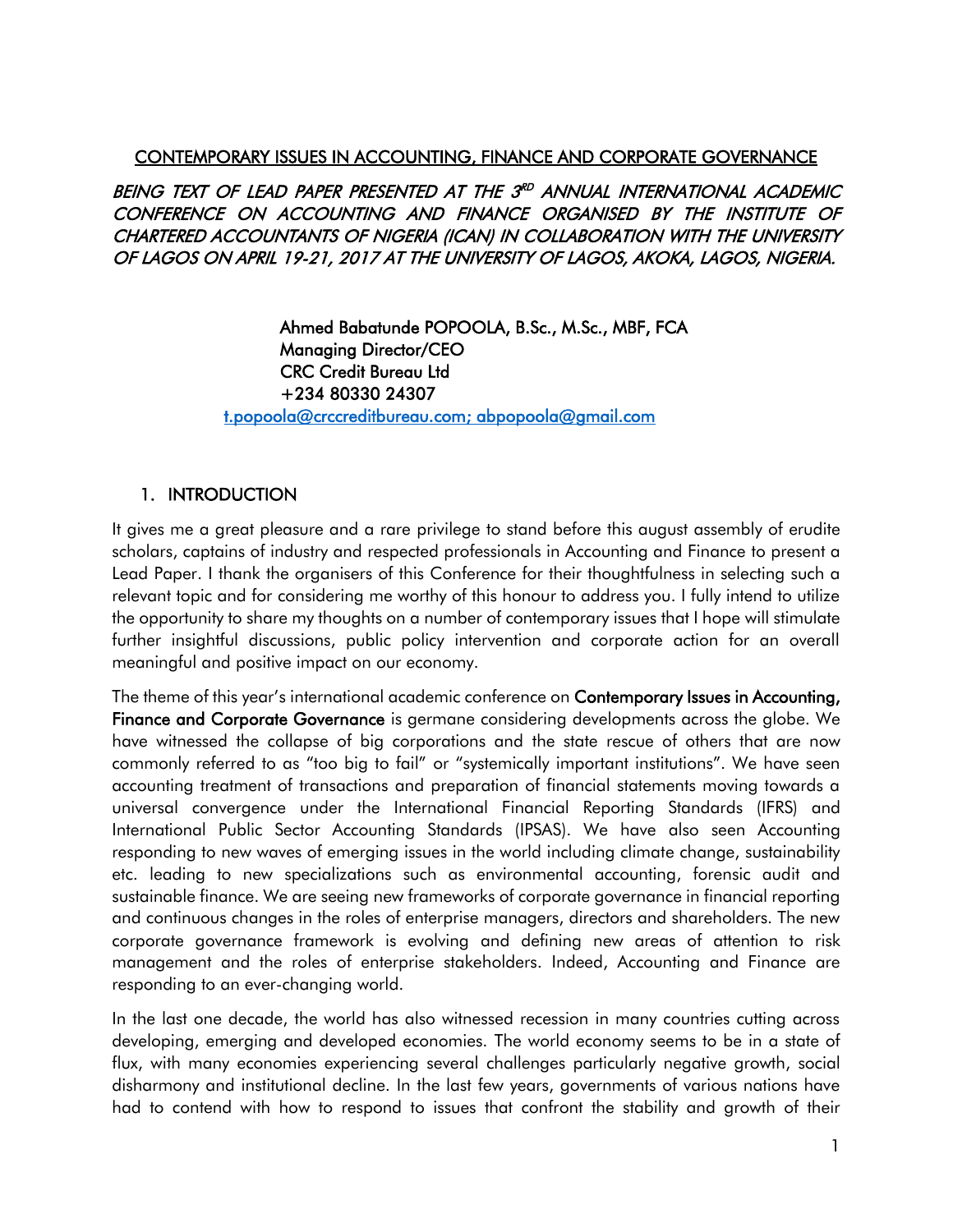economies. A lot of the issues revolve around attracting and retaining direct foreign investment, managing foreign exchange volatility and the price system, promoting responsible governance of corporations, consciousness in taking care of the environment and sustainability, and addressing the widening income inequalities, youth unemployment, widespread poverty and much more. The discussion of most of these issues cannot escape those with interest in accounting, finance and economics whether as academics, professionals and business owners and managers. As a business manager, I have personally had to deal with a range of issues concerning the adoption of and conversion to the International Financial Reporting System (IFRS), responding to the provisions and requirements of new code of Corporate Governance, new Transfer Pricing Policy requirements, promotion of financial inclusion and access to credit, and treatment of some transactions requiring regulatory approvals such as the National Office for Technology Acquisition and Promotion (NOTAP) in Nigeria, etc.

Having gone through the sub-themes of this conference, it becomes a bit difficult for my Lead Paper to cover all the eighteen sub-themes identified for focus at this conference. I have therefore decided to highlight on few specific issues in each of the three broad areas of the main theme of the conference – accounting, finance and corporate governance. In doing this, however, I have taken the liberty to give a more generous attention to the issue after my heart in Finance – small and medium enterprises (SMEs) and their access to finance.

To do justice to this paper, my presentation is shaped by my experience as a professional and a practitioner. I have spent the bulk of my 31-year career in banking and promoting entrepreneurship, small business development and access to finance as well as in the board room responding to some of the dynamics that come up in accounting and corporate governance.

In view of this, my presentation is arranged into five sections. After this introductory section, Section 2 focusses on Accounting with emphasis on IFRS adoption. In Section 3, we discuss new issues in Corporate Governance especially with respect to sustainability finance. Section 4 reviews issues in Finance with attention on access to finance for SMEs. The paper is concluded in Section 5.

# 2. ACCOUNTING – FINANCIAL REPORTING

The developments in Financial Reporting in the last decade have been tremendous. It is fascinating to see how the accounting profession is working assiduously towards universal treatment and adoption of new concepts. In fact, national accounting boards are becoming more focused in helping their national economies to integrate with the rest of the world. The adoption of International Financial Reporting Standards (IFRS) and International Public Sector Accounting Standards (IPSAS) has gained near universal ascendancy in the last twelve years, precisely since 2005, at a rate that was never seen before. As at date, over 120 economies have adopted IFRS in one form or the other (Dabusch, Mader and Quack, 2013). In the case of Nigeria, the Statements of Accounting Standards (SAS) formally ceased to be in effect from 2014, following the country's adoption of the IFRS.

The main objective for the global convergence to IFRS is to enhance the transparency and comparability of general purpose financial statements across national jurisdictions. The drivers of convergence include global comparability of financial statements, standardization of accounting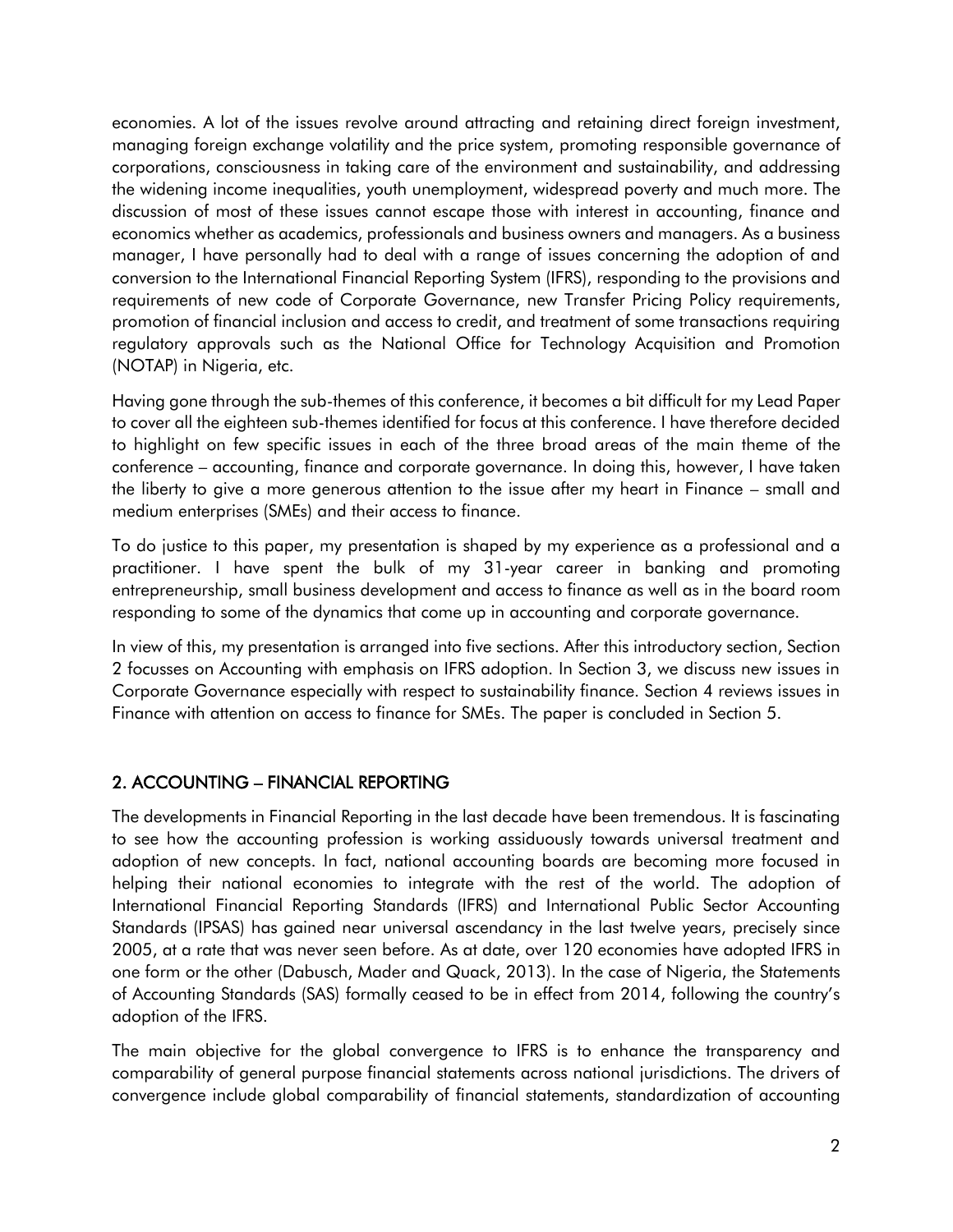and financial reporting and increased transparency. The results of conversion include ease of crossborder investments, enhancement of and improved management information for decision making especially for companies with global operations spread across many countries.

The essence of accounting is accurate, complete, and timely provision of information to aid decision making. I believe the time has come for researchers to begin to confirm whether the objectives of the IFRS are being met. It would be interesting and, indeed, important to see how this new adoption has facilitated the flow of trade, investments and capital across the globe or how it has promoted efficiency and reduce costs in the preparation, presentation, understanding and use of financial information, especially among multinational corporations.

Furthermore, some of the concepts introduced have been difficult to apply. Concepts such as 'fair value' continue to meet with debates especially in relation to implementation challenges in some instances. The central issue of Fair Value is provided by IFRS 13 which sets out frameworks for measuring fair value and demands disclosures about fair value measurements. Many agree that fair value yields a more relevant measure than historical cost, even though it is not perfect. Fair value reflects current market conditions, provides more transparency as investors and other users have greater insight into management's views as to the ultimate settlement of accounts, and offers reliability in illiquid markets. Some sources of controversies have been in the application of fair value accounting in illiquid markets and how and when modelling should be used as the method to determine fair value. Some have also raised concerns regarding the process of recording financial instruments at their fair value when price is difficult to determine. There have also been some notes of caution regarding the application of this concept in the developing and emerging markets where access to information is a challenge, since fair value is a market-based measurement and not a firm-specific measurement (Enahoro and Jayeoba, 2013).

Another critical area for research has been the impact on the domestication of certain aspects of the Accounting Standards for the purpose of financial reporting. For example, in Nigeria, Section 4(1) of NOTAP Act has stipulated the registration of certain contracts or agreements with the Office. Such include contracts and agreements in respect of:

- The use of trademarks
- The right to use patented inventions
- The supply of technical expertise in the form of preparation of plans, diagrams, operating manuals or any other form of technical assistance of any description whatsoever
- The supply of basic or detailed engineering
- The supply of machinery and plant
- The provision of operating staff or managerial assistance and the training of personnel.

Further to the above, the Financial Reporting Council (FRC) has issued a Rule that seems to be in direct violation of the accounting principle of 'Substance Over Form', in the treatment of the above listed transactions and, in the process, vitiate legitimate binding contracts between parties. The Rule states that:

"Transactions and/or events of a financial nature that require approval and/or registration or any act to be performed by a statutory body in Nigeria and/or where a statute clearly provides for a particular act to be performed and/or registration to be obtained; such transactions or events shall be regarded as having financial reporting implication only when such act is performed and/or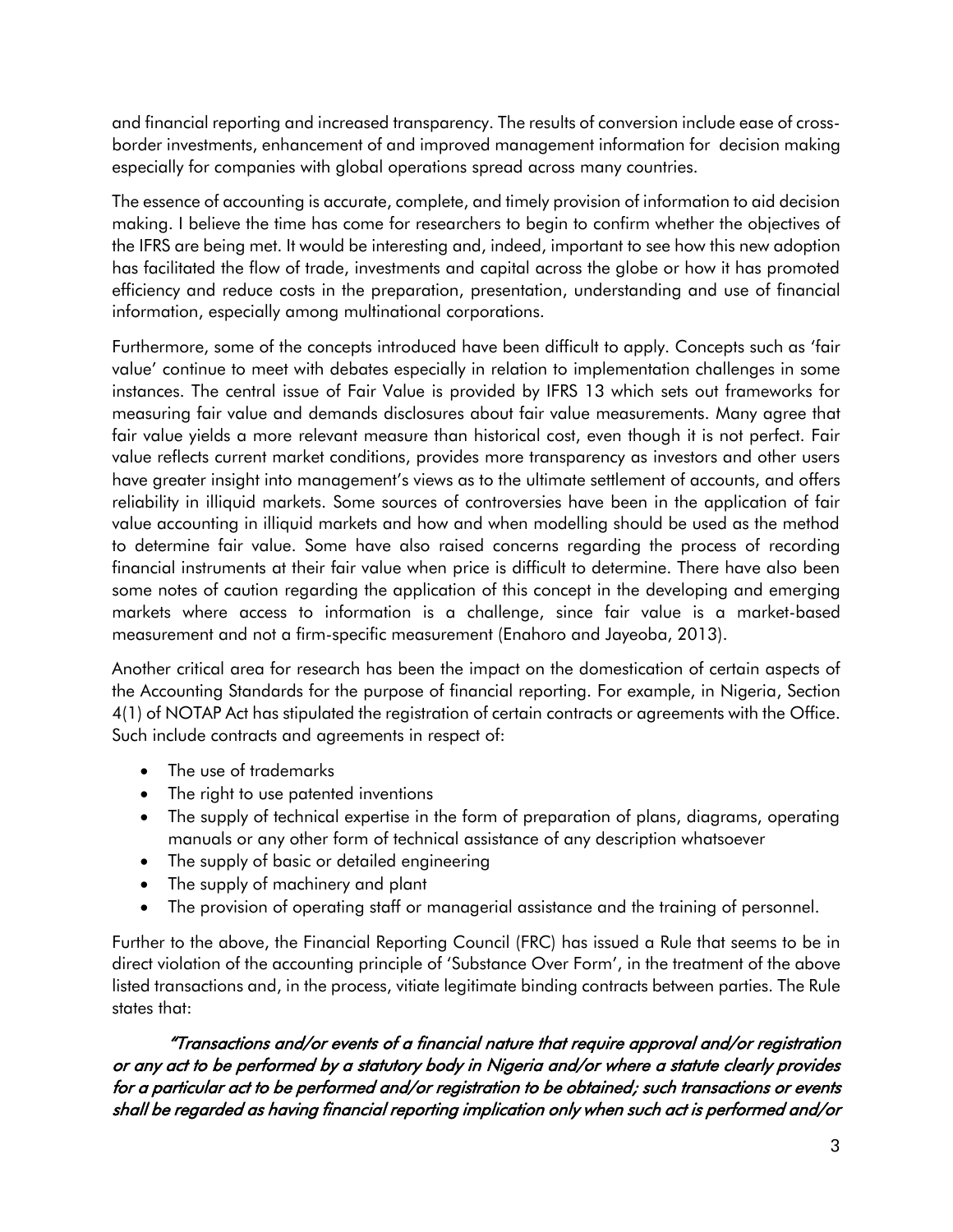such registration is obtained. Accordingly, the details of the required act and/or registration obtained from such statutory body shall be disclosed by way of note in the financial statements if the transaction is recognized as part of the financial reporting of the entity. For example, an agreement that requires registration from the National Office for Technology Acquisition and Promotion can only be accrued for or received into financial reporting process when the registration of such agreement has been obtained…".

This Rule makes it difficult in certain circumstances to observe the principle of "Substance Over Form" and can put into question the reliability of a financial statement as representing the true state of affairs of the company. In certain circumstances, corporations enter into agreement for the use of a software, license, etc. and such software and license is released to the user-firm, once the two parties have reached an agreement but before they receive NOTAP approval and make payment for the software. Before the Rule, entities accrue for the cost of such an asset and commence depreciation, where applicable. With the new Rule, accrual is not permitted until the NOTAP approval is obtained. The implication is that an entity is unable to account for an asset used in generating revenues, for as long as such a firm has not obtained NOTAP approval. This is a clear negation of the concept of "Substance Over Form" and it can be intentionally exploited to give room for creative accounting where the intent of the preparer of the financial statement is to understate liabilities. This phenomenon was one of the contentious issues in the case of Stanbic IBTC v. FRC.

Though IFRS major propositions are to promote transparency and comparability of general purpose financial statements across national jurisdictions, its coverage over SMEs has also become a concern. The IFRS for SMEs was issued by IASB in July 2009. Interestingly, South Africa was the first country in the world to adopt the final IFRS for SMEs as its national SME standard. Some African countries have since then released the process and time table of IFRS implementation for SMEs. In Nigeria, the Financial Reporting Council (FRC) announced the transition date for adoption of IFRS for SMEs to begin in January 2012 (Adetula, Owolabi and Onyinye, 2014).

Generally, the quality of implementation has been poor. But there has been significant support for it from various quarters. The World Bank and the International Federation of Accountants (IFAC) opine that SMEs adoption of IFRS will enhance the quality of financial reporting and comparability of SMEs financial statements around the world thereby assisting them in gaining access to finance.

# Adoption Rate for IFRS for SMEs

| Year - $>$                                                                                                                      | 2009 | 2010 | 2011 | 2012 |
|---------------------------------------------------------------------------------------------------------------------------------|------|------|------|------|
| Number of jurisdictions that have adopted or indicated                                                                          |      | 60   |      | 80   |
| publicly their plan to adopt IFRS for SMEs                                                                                      |      |      |      |      |
| $S_{\text{a}1}$ $M_{\text{a}2}$ $M_{\text{a}2}$ $M_{\text{a}1}$ $M_{\text{a}2}$ $M_{\text{a}2}$ $M_{\text{a}2}$ $M_{\text{a}2}$ |      |      |      |      |

#### Source: Mazhundu, K. and Mafuba, G. (2013)

However, there has been serious debate regarding the necessity, suitability and affordability of IFRS adoption for SMEs especially in developing and emerging economies (Samujh and Devi, 2015). Most SMEs are local players. A significant number of them have also not been preparing any form of financial statement in the past. In addition, implementation of IFRS is complex, costly and requires some accounting skills. There is thus the view that compelling SMEs to adopt IFRS may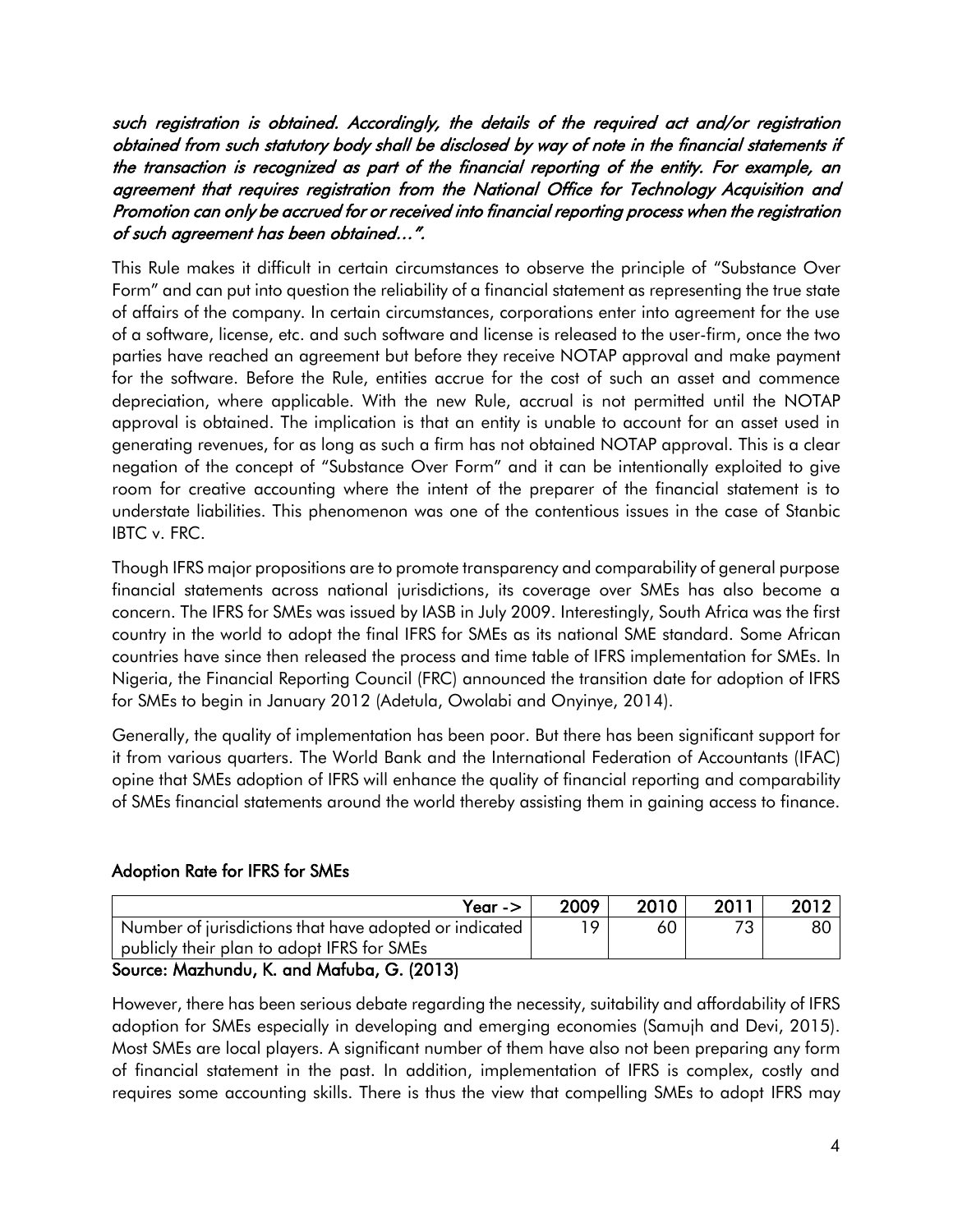actually reduce or negatively impact entrepreneurial activities in response to onerous financial reporting requirements (Samujh and Devi, 2015).

My view is that formal enterprises including SMEs should adopt IFRS in accordance with the proportionality principle, namely: subject to the nature, scale and complexity of their operations. The adoption of IFRS should not be done in a burdensome manner that harms the development of enterprise or its productivity.

## 3. CORPORATE GOVERNANCE – ISSUES IN SUSTAINABILITY FINANCE

Corporate Governance has also occupied a front burner the world over. This is not surprising because, more often than not, leadership and management at the corporate level represent the distinguishing factor between a successful enterprise and a failed one. In corporations, Corporate Governance represents the set of rules, processes and structures for the effective direction of a firm towards accomplishing its mission and objectives in a responsible manner. Corporations have various stakeholders with divergent interests. A sound corporate governance will ensure a robust relationship is developed that will lead to full attainment of the organizational goals. As suggested by the International Finance Corporation (IFC), good Corporate Governance contributes to sustainable economic development by enhancing the performance of companies and increasing their access to outside capital. Sound corporate governance must be built around certain key pillars, including: fairness, integrity, responsibility and accountability as well as disclosure and transparency.

Sound Corporate Governance principles recognize the fact that there are various stakeholders in the life and affairs of a corporation – shareholders, employees, management, government, auditors, customers, suppliers, financiers and the community at large. A sound corporate governance structure must address and balance the interests of all stakeholders. This is not an easy task for such interests are most times conflicting, or at best, not in alignment. Issues that involve corporate governance principles include controls (internal and external), risk management, compensation arrangements of the CEO and other top executives, resource availability for directors to carry out their duties, board nominations, composition and tenure as well as pay-out policy.

The world has witnessed tremendous abuse of corporate resources in various ways. There have been reported cases of violation of business ethics in forms of fraudulent financial reporting, creative accounting, earnings management, misleading financial forecasts, insider trading, fraud, excessive executive compensation, bribery and kickbacks. There have also been cases of environmental degradation and the various challenges of climate change influenced greatly by activities of businesses.

We have had reported cases and phenomenal where management drive corporations to declare profits at all costs, and not care how the profit is generated. Should a corporation defy an ethical principle if it can clearly see an economic benefit? Should a corporation not care how it generates revenues and makes profit? These are some of the key issues at the centre of sound corporate governance.

Corporations now need to do more than Corporate Social Responsibility (CSR). The focus has shifted to the triple bottomline of People, Planet and Profit (3P's). Essentially, corporations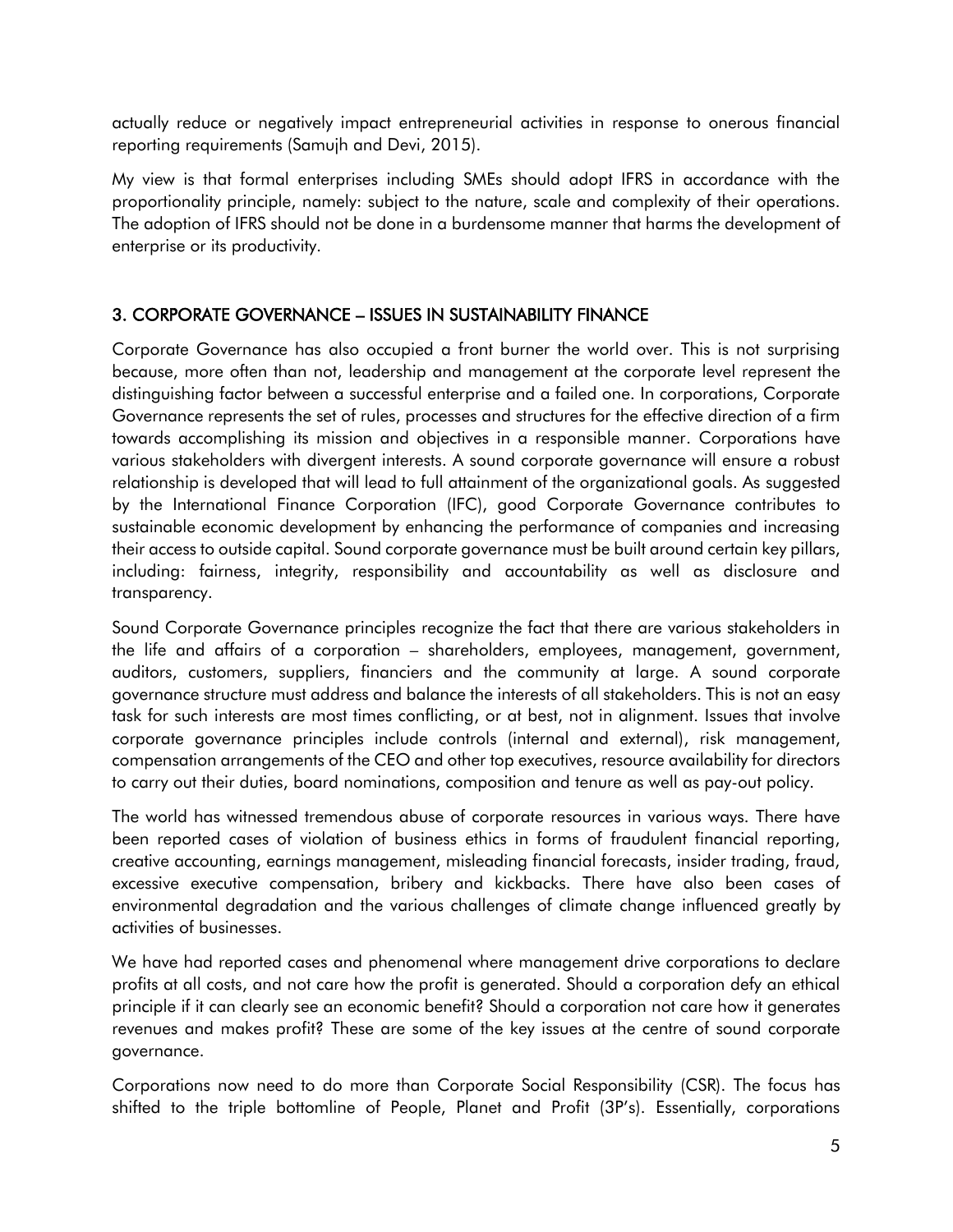increasingly see good sustainability performance as a proxy and a leading indicator for sound management and sustainable financial returns in the long run. Today, sustainability has found its way into Finance. Green investment has also become important in money and capital markets.

There are arrays of examples that can be cited to demonstrate the diverse nature of the failure of corporate governance and the importance of sustainability. Many years back, in Nigeria, the management of Cadbury was sacked after Cadbury's board-commissioned investigation undertaken by PriceWaterhouseCoopers revealed a deliberate and fraudulent overstatement of the company's financial performance through stock buy-back, cost deferrals, trade loading and false suppliers stock certificates, between 2002 and 2005 to the tune of between N13 billion and N15 billion. It was described then as Nigeria's example of Enron Corporation's scandal in the United States. Lever Brothers Nigeria suffered a similar setback few years back. In Japan, Toshiba's CEO and eight other executives resigned in July 2015 to take responsibility for false book keeping that inflated profits by 152 billion Yen (\$1.2 billion) between 2008 and 2015. Similarly, in 2011, Olympus Corporation's new President in six months, blew the whistle on a long-running cover-up of losses in the company, occasioned by irregular payments for acquisitions which had resulted in significant impairment charges in the company's accounts (Punch, Wednesday July 22, 2015, p.59). Volkswagen covered their emission fraud for a long time before it was finally exposed in 2015 leading to the resignation of the CEO (Thisday, October 15, 2015). In the USA, Wells Fargo CEO was relieved of his position in 2016 and forfeited \$41 million in bonus; the head of retail banking forfeited her bonus of \$19 million and her severance packages of about \$125 million while the bank itself paid a penalty of \$185 million; all these after it was revealed that the bank had opened two million irregular and unauthorized customer bank accounts from which it earned income, resulting from employees being given unrealistic sales goals and quotas which put them under pressure.

In view of the above, the last decade has seen significant and aggressive efforts at re-dimensioning the concept and coverage of corporate governance in corporations and firms. The experience world-wide has shown the need for improved governance structures in corporations. We have witnessed the abuse of governance in various ways leading to unpalatable outcomes and consequences for corporations and stakeholders. Examples abound on how the failure of corporate governance has had catastrophic consequences for stakeholders, especially shareholders and the country at large. In fact, the failure of governance has led to injection of public funds into private companies to prevent systemic collapse of industries/sectors and avoid significant adverse consequences for economic growth and political stability.

Some of the structures and practices that companies and nations are adopting to improve governance in corporations include:

- The introduction and promotion of enterprise risk management as an essential part of corporations' governance structures. Compliance and risk management functions are now on the executive floor with direct reporting to the board of directors in a lot of corporations.
- The redefinition of the roles of internal and external auditors, management and the board of directors in the preparation of financial statements.
- The composition of board of directors especially the setting of strict eligibility criteria for board membership, stipulation of tenure for directors, compulsory appointment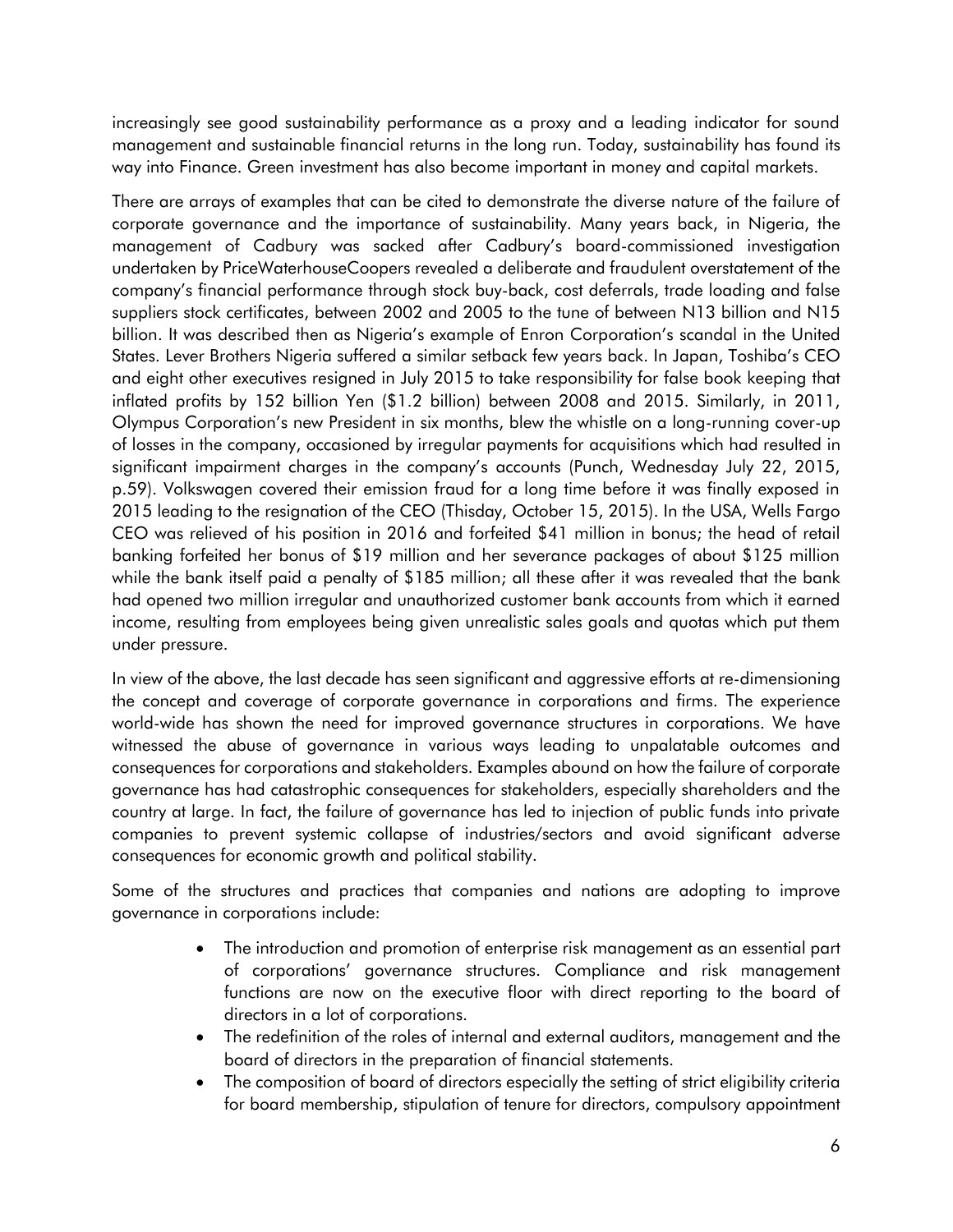of independent directors, separating the positions of the chairman from that of the Chief Executive, etc.

• Continuous reviews and increased disclosures in financial statements especially of transactions with related parties as well as the disclosure of directors' interests and remuneration.

Researchers and academics need to begin to focus on the appraisal of the effectiveness of these measures.

However, beyond enhancing corporate governance which has received a lot of attention from governments through appropriate legislation and oversight by specific regulators, and the board of directors of corporations who are being increasingly empowered, corporations need to do more on their own to behave with conscience and responsibility. There is the need to pay attention to the behavior of management in generating revenues and declaring profits. It is paramount for corporations to pay attention to the environment so that we take care of not only today, but also of the future.

The subject of Sustainability is new and still emerging but has become a key aspect of Finance. There are many perspectives to the concept of Sustainability but the two most talked-about areas are in how an enterprise makes money and how it deals with the environment.

At the heart of Sustainability for an enterprise in the long run is profitability but the  $21<sup>st</sup>$  century business needs to embrace value-based management and be morally upright in its dealings. Beyond this, however, the modern enterprise needs to address Sustainability holistically. Dame Anita Roddick, founder of The Body Shop eloquently put it when she stated that, "the business of business should not just be about money, it should be about responsibility; it should be about public good, not private greed".

Researchers have established some principles that could guide business managers in making sound business decisions. Quinn and Jones (1995) postulated four critical principles a corporation should comply with all the time. These are:

- a. avoiding harm to others
- b. respecting the autonomy of others
- c. avoiding lying
- d. honouring agreements.

McKinsey, Global Alliance Banking Values (GABV, 2012), the Carbon Disclosure Project, Accenture and a host of other bodies have carried out empirical surveys and research which have confirmed that companies that pursue sustainability have superior financial returns, are well respected and are in existence over a longer period of time.

Overall, in my view, accountants need to assert themselves and even take the lead in ensuring transparency, accountability, sound ethics and superior purpose in the governance of business organisations. There is also room for better collaboration between the accounting profession and the academia in this new field in order to formulate effective and efficient governance structures for businesses that serve the best interests of all stakeholders in a sustainable manner. Effective measures need to be formulated, preferably supported empirically, to ensure that the pursuit of profit is not done in a manner that disregards the long-term interests of all stakeholders and the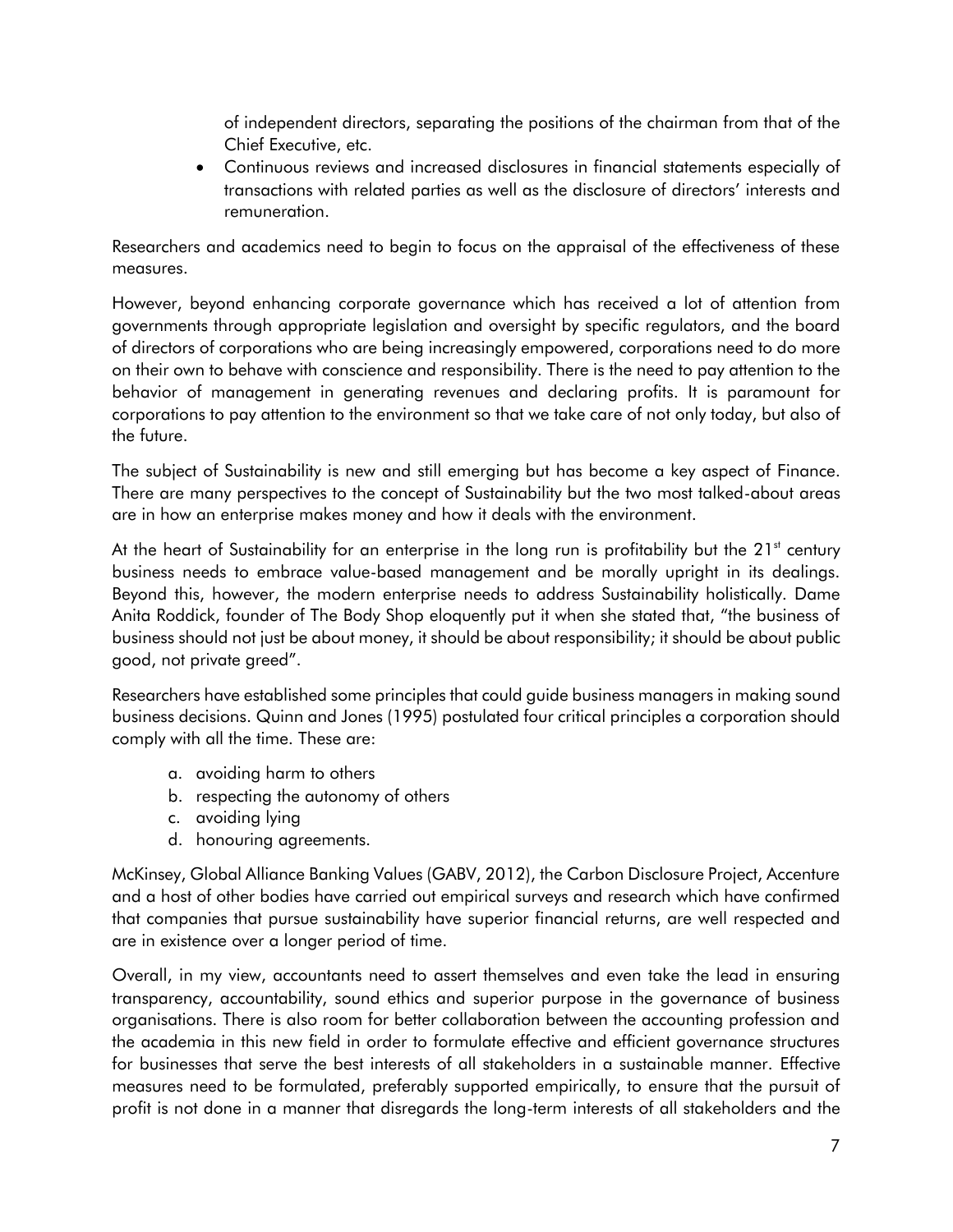environment. In the specific case of executive and Board remuneration, for instance, a careful balance must be found in order not to promote excessive risk taking or fraudulent/creative financial reporting on the part of business executives.

# 4. FINANCE - ISSUES IN SMEs FINANCING IN EMERGING ECONOMIES

An interesting area of focus across the globe in recent time has been on SMEs. This is not unconnected with the role that Small and Medium Enterprises (SMEs) have been perceived to play in the economies of nations. All over the world, SMEs have been identified as very strategic in the economy of nations whether developing, emerging or developed. Overall, they make significant contributions to the GDP of nations. SMEs contribute about 45 per cent to employment and 33 per cent to GDP in emerging economies. (Ayyagari, et al, 2003; Craig, et al, 2007). SMEs promote entrepreneurship, innovation and adaptation of local technology.

In view of these perceived roles, discussions around SMEs continue to be dominant in the public and political arenas. As professionals and practitioners in Accounting and Finance, we have always also been called upon to play various roles as consultants, business development service providers, accountants, auditors and fund raisers. We all should therefore be interested in the discussions of SMEs.

Finance literature have documented challenges faced by SMEs (see, for example, Beck and Demirguc-Kunt, 2005; Akingunola, 2011; Muritala, Awolaja and Bako, 2012). Of all the challenges, Ayyagari, Demirguc-Kunt and Maksimovic (2006) find that obstacles related to finance, crime and political stability directly affect the growth of firms with finance having the greatest impact. Interestingly, the same research finds that SMEs listed finance as an obstacle ahead of corruption and legal constraints.

Finance is the live wire of any enterprise. Without seamless and readily available access to finance, the birth and growth of enterprises will be hampered. SMEs have been found to confront a great deal of challenges much more than the large corporates in accessing finance. Finance literature has received a lot of attention on this. SMEs are the most affected among the spectrum of business enterprises. And this phenomenon cuts across all economies, even though it is more pronounced in developing and emerging economies. Hence, SMEs are forced to rely more on internal sources of finance than external sources, expensive alternatives and on "segmented and imperfect financial markets" (Walker, 1989: 285).

By their characteristics, SMEs in developing and emerging markets find it difficult to fulfil the requirements to access the right type, amount and mix of external financing at the right price. They are confronted with agency issue making access to bank credit to be hindered by conditions of imperfect and asymmetric information. In relation to equity funding through the capital market, this is even much more elusive. Public offers are expensive and the process is always tedious with long list of stock exchange quotation requirements, which are always difficult for SMEs to obtain.

To assist SMEs to overcome the burden of limited access to finance, most emerging economies have taken some specific steps. They adopt various programmes and initiatives to support the SMEs. Such supports include outright cash grants, government guarantees, interest subsidies, government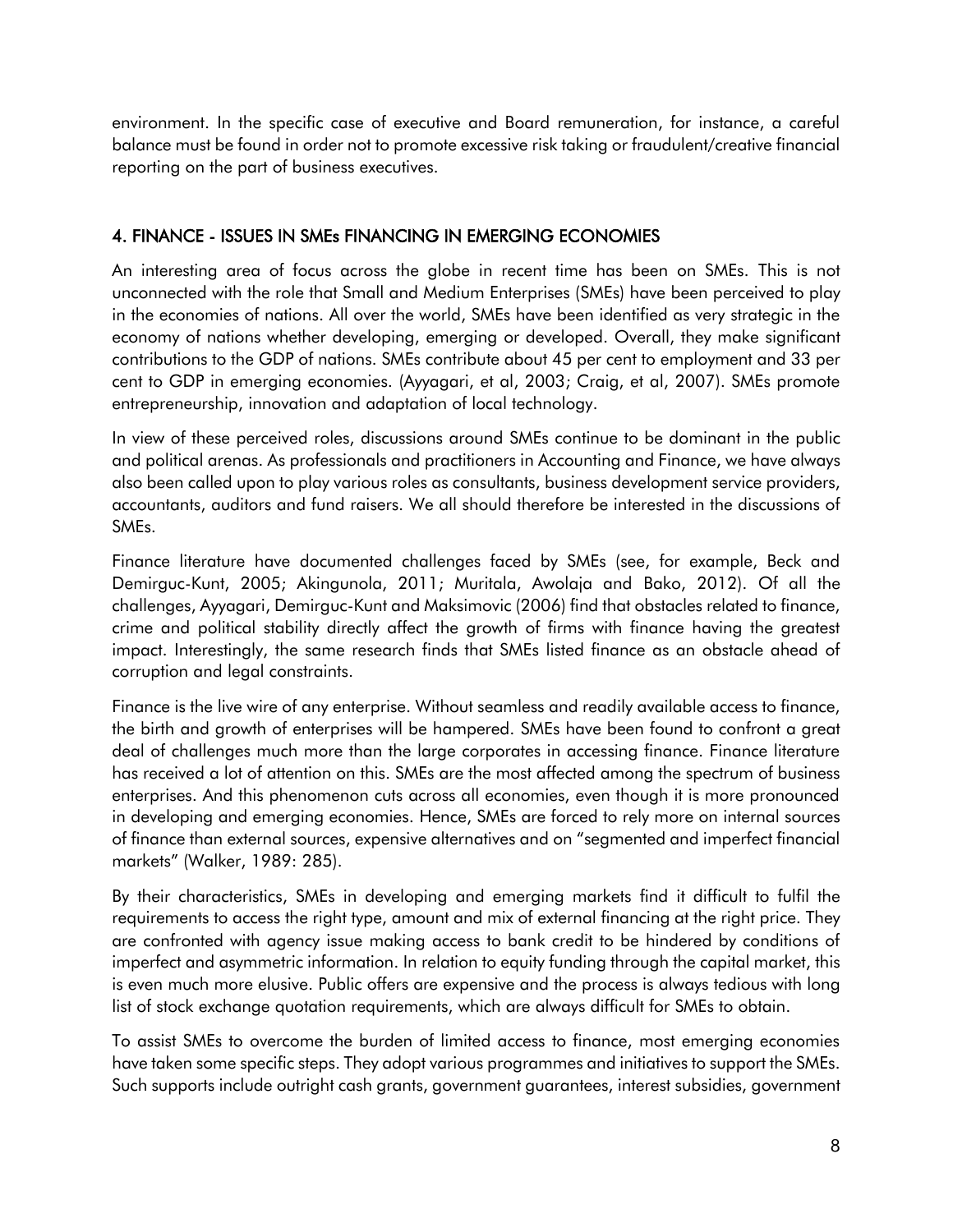equity participation, tax holidays and incentives, in-kind subsidies, procurement subsidies and regulatory subsidies (Schwartz and Clemens, 1999).

In Nigeria, the support of government for SMEs, especially regarding access to finance have been huge. Nigeria established special purpose vehicles such as the Bank of Industry (BOI), Bank of Agriculture (BOA), Nigerian Export Import Bank (NEXIM), Nigeria Economic Reconstruction Fund (NERFUND), National Directorate of Employment (NDE), Small and Medium Enterprises Development Agency of Nigeria (SMEDAN), etc. to support SMEs or those who would like to establish small and medium enterprises through various schemes such as grants, subsidized loans, training, business development services, etc. In addition, the Central Bank of Nigeria (CBN) has also set up special interest funds along sectoral lines including the N200 billion SME Fund, specifically for SMEs. Most multilateral/regional development finance institutions and state governments have one form of finance scheme or the other, put in place to support access to finance for SMEs.

However, what has been the effect of government supports and interventions? It is important to know how government financing and other support programmes have achieved (or otherwise failed to achieve) their objectives by enabling SMEs to survive, grow and contribute to GDP, create employment, increase wealth creation and reduce poverty. There is a school of thought that holds the view that subsidy is always a political tool used by politicians to garner political support and that financial support for SMEs is not achieving their objectives. In the first place, most of the programmes are not well thought-out and with no clear goals and tools for measuring their impact. Furthermore, a lot of the time, poor entrepreneurs with mediocre projects are the major beneficiaries while unsubsidized entrepreneurs are crowded out (Li, 1998).

Little wonder, Curran (2000) opines that to assure us of the efficacy of government support, the three issues of additionality, deadweight and displacement must have been addressed by the interventions. For additionality principle to be achieved, net positive outcomes attributed to the intervention need to be achieved. Deadweight must be avoided, in which case, the outcomes must be as a result of the government specific support and not the outcome that would have occurred, even if the support was not implemented. Displacement occurs where the policy makes some other firms to be worse off especially if it leads to their death, decline or lower sales or employment. Besides, Schwarz (1992) also identifies similar four critical and necessary conditions that must be fulfilled for subsidized government targeted credit to effectively stimulate growth, viz: the credit must increase borrowing in the targeted sector; there must be a positive link between credit and investment in the targetd sectors; there must be a link between credit and output in the targeted sectors; and the sector which received government support must grow at a faster rate than the rest of the economy.

However, to another school of thought, specific financing support for SMEs is unnecessary since it is subject to abuse and it is always neither efficient nor transparent. The position of this set of scholars is anchored on the seminal works of McKinnon (1973) and Shaw (1973) which considered and faulted arbitrary intervention in the money markets which subsidization represents. They hold the view that interventions of all kinds represent financial repression and prevent efficient allocation of funds since both depositors and lenders are constrained by arbitrary pricing. Hence, this group advocates for financial liberalization. This position goes further to recommend that if government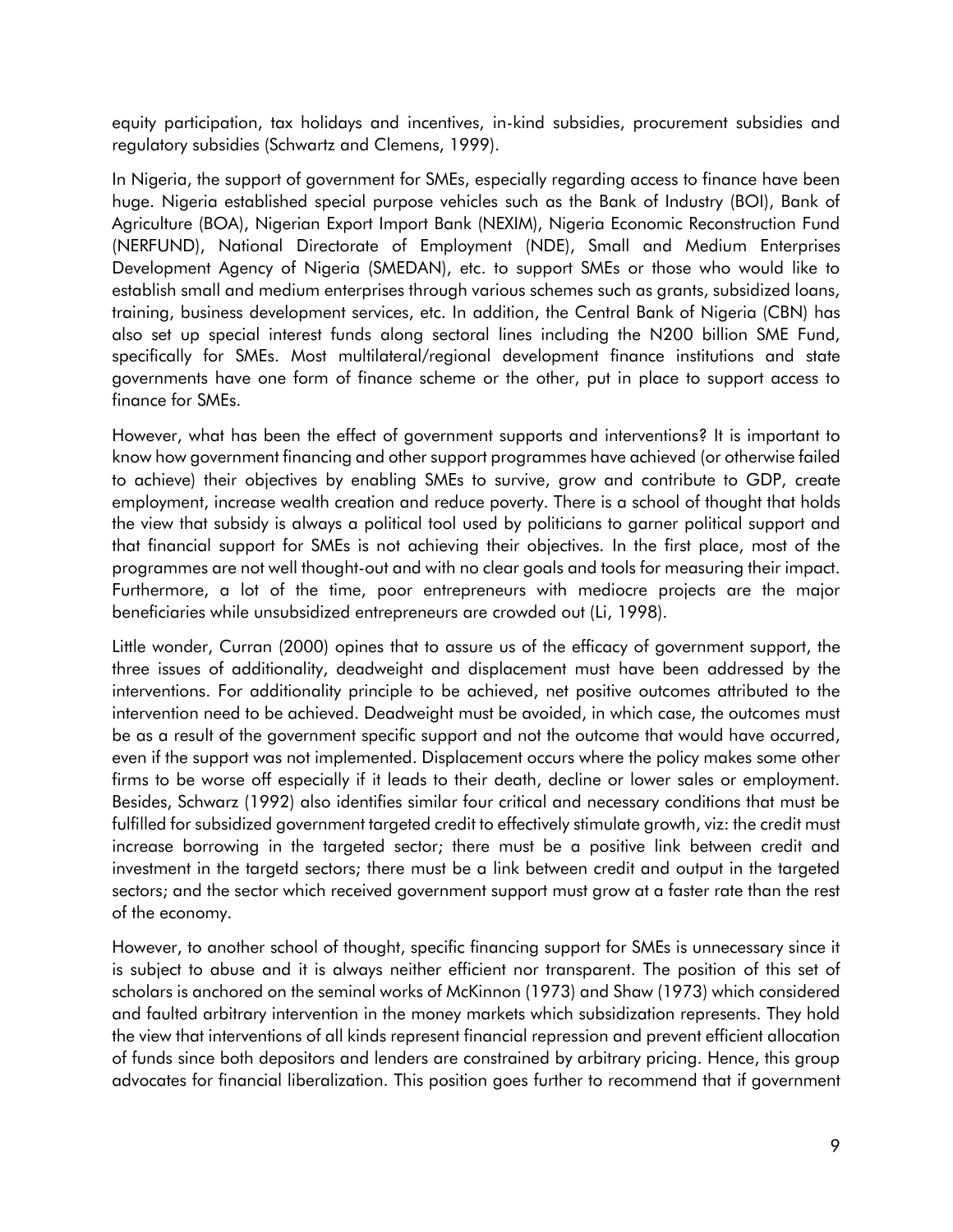would intervene, it should rather focus on promoting programmes and policies that address the imperfections in the economy and allow all economic agents to benefit from its actions.

Overall, there is no consensus on the effectiveness of government support programmes in access to finance for SMEs. For example, Antunes, et al (2011) find that credit subsidies only function as a form of wealth distribution from workers to entrepreneurs, and that subsidization is better explained by political rather than economic considerations. They thus proposed financial reforms that "improve the functioning of financial and credit markets directly, such as reforms that increase creditor protection, and decrease asymmetric information and intermediation costs" (Antunes, et al, 2011: 30). The jury is still out there. Researchers continue to comb and analyse data for evidence of the effectiveness of such interventions and subsidies. Others focus their research efforts in identifying the most effective of the various government initiatives.

In line with the trend to promote access to finance through an efficient financial system, most governments now adopt tools of monetary and fiscal policies and financial reforms that promote overall development of the financial markets for all. Thus, beyond subsidies and grants, most governments in emerging economies seem to have agreed that the use of credit infrastructure can really be deployed to enhance access to finance for SMEs.

The objectives of credit infrastructure are to reduce information asymmetry between lenders and borrowers, facilitate information sharing among creditors, reduce the incidence of lending in the dark and enhance informed credit decision making. The presence of credit infrastructure promotes strong credit systems and a strong credit system promotes a productive economy by encouraging credit to SMEs and enhancing quality of life of people through credit to consumers.

However, a strong credit system normally and usually has a strong credit risk management system (CRMS) to fill the trust gap with reliable information. A strong CRMS makes it easy to determine the payment capacity and the willingness to pay by borrowers, two major important pieces of information required by creditors. An effective credit infrastructure for a strong CRMS will usually have credit bureaus, credit rating agencies and scores, collateral registry, sound bankruptcy laws and an efficient judicial system. Each of these could have significant impact on access to credit, especially for consumers and SMEs. For the purpose of this paper, it may suffice to briefly examine how the presence of a credit bureau, credit rating agencies and collateral registries impact access to finance for SMEs.

It has been established that banks will increase the amount of credit to SMEs and consumers where they could better predict the payment probability by their potential borrowers (Popoola, 2016). This information theory of credit asserts that when lenders have adequate information about prospective borrowers, it will deepen the credit market (McDonald and Schumacher, 2007). Empirical evidence has shown that countries with private credit bureaus enjoy higher financial penetration with higher credit to the Gross Domestic Product (GDP) ratio.

The World Bank in a study of 5,000 firms in 51 countries conducted in 2003 revealed that the percentage of small businesses reporting high financing constraints reduced from 49 per cent to 27 per cent with the introduction of credit bureau. The same study also confirmed that the probability of obtaining a bank loan by small firms increased from 28 per cent to 40 per cent with the introduction of credit bureau in a country. There has been research on country-specific evidence of how credit bureaus led to lower cost of credits in Ukraine and how there was a significant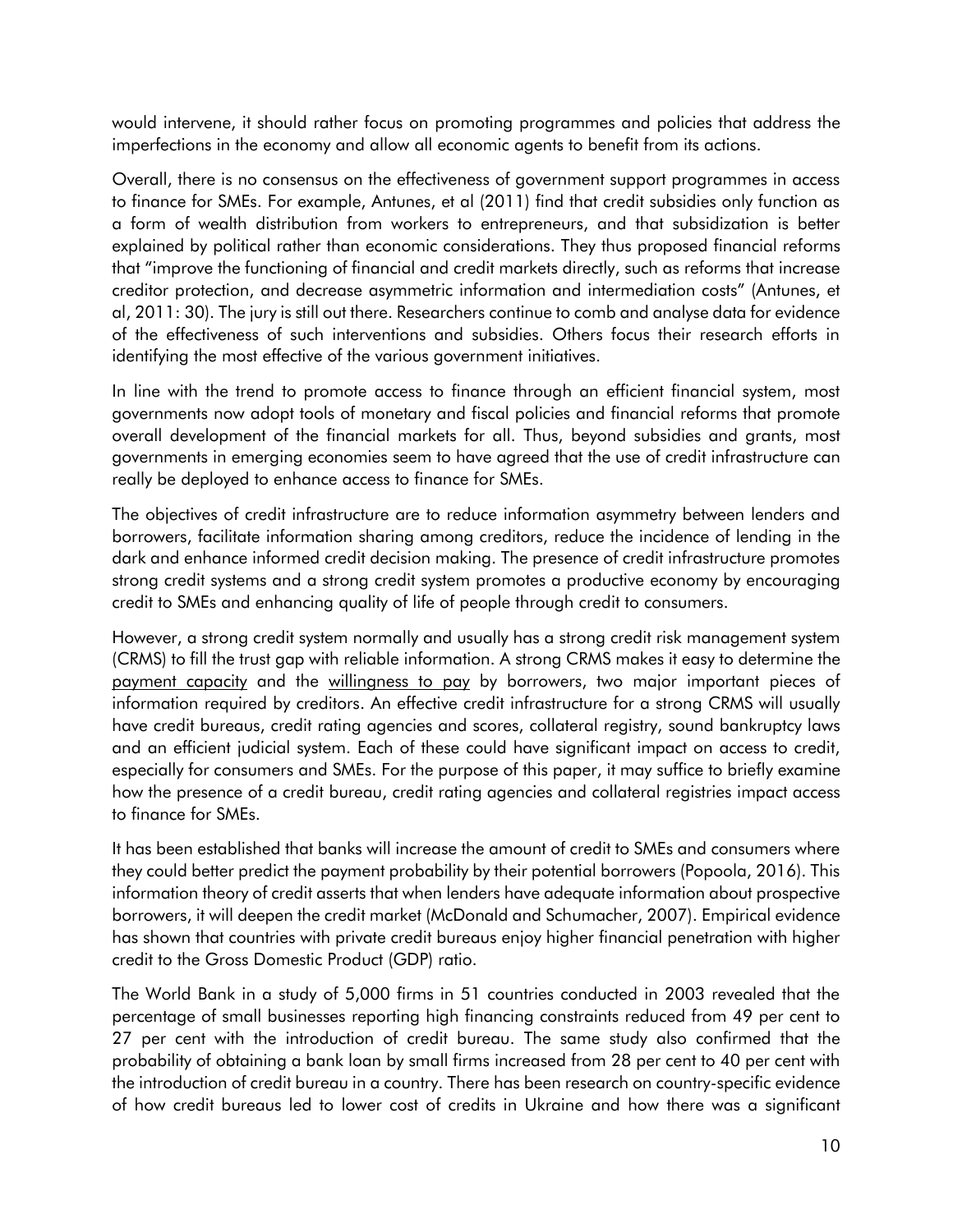increase in the number of micro entrepreneurs that obtained a loan by 1,098 per cent from 60,000 to 719,000 in Ecuador (IFC, 2006). McKinsey and Company (2009) also shows that nonperforming loans (NPL) ratio reduced from 6.67 per cent to 4.52 per cent in banks in Shanghai at the end of 2002, just one year after the launch of a credit bureau; whereas in Argentina, default rates dropped by 79 per cent in small banks.

Nigeria licensed three private credit bureaus in 2009 and the impacts on volume of loans and reduction in the rate of non-performing loans (NPLs) have been remarkable. Loans to the private sector rose from N7.7 trillion in 2008 to over N12 trillion in 2015. Special products for SMEs and the introduction of credit cards became possible with the advent of credit bureaus. Furthermore, NPL ratios declined significantly from about 32.8 per cent in 2009 to a single digit of 5.1 per cent in 2014. The healthy loan portfolios were assisted by the establishment of private credit bureaus and the creation of the Asset Management Corporation of Nigeria (AMCON).



Data Source: NDIC and CBN Annual Reports (various issues)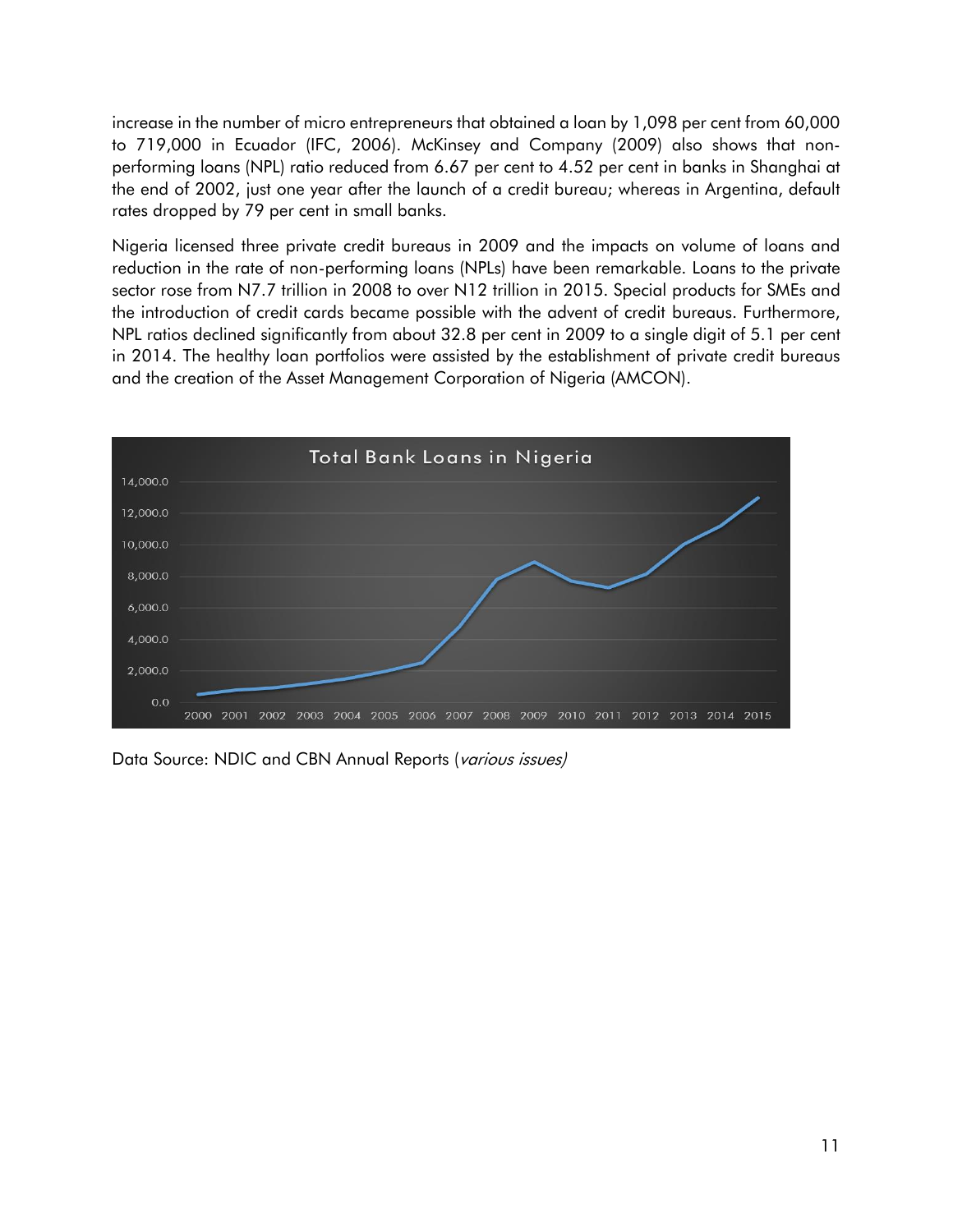

Data Source: NDIC and CBN Annual Reports (various issues)

Collateral Registries have been found to also be a robust infrastructure that positively impacts access to credit for SMEs. Ghana presents a live example. The Collateral Registry of Ghana was established in 2010 to register charges and collaterals, both movable and immovable types. Within three years, a total of 104,308 collaterals were registered and more than nine thousand SMEs and about 30,000 micro businesses had received loans totaling over \$6 million secured with movable properties listed on the registry (Bank of Ghana, 2013). Interestingly, about 20 per cent of total loans granted were to women entrepreneurs – and that is another subject for another day. China established its collateral registry in 2007. An independent evaluation of its impact commissioned by the IFC in 2011 revealed that more than 490,000 searches were conducted in the registry and of the US\$3.5 trillion new financing facilitated, approximately US\$1.1 trillion were for SMEs. The percentage of movable asset-based lending in China went from 12 per cent pre-reform to about 20 per cent afterward (IFC, 2015).

Nigeria established its National Collateral Registry (NCR) in 2015 and its impact should be a subject of research in the coming years.

Credit rating agencies represent another set of credit infrastructure that support access to credit for SMEs. Credit rating helps in reducing information asymmetry and capturing creditworthiness, makes access to credit easier and based on favourable terms, increases visibility and credibility on the SMEs and assists in providing confidence to lenders and various stakeholders. India, with an estimated population of 1.252 billion has four credit bureaus and seven licensed SME rating companies. Looking at the impact of the rating companies on the ease of access to credit for SMEs, the Infrastructure Development Finance Company (IDFC) and the IMF reported a 24 per cent increment in retail credit in 2007alone and projected a 25 per cent growth rate of bank credit flows to infrastructure and SMEs between 2008 and 2012.

If we are serious as a nation about moving our economy forward, it is my view that greater attention should be paid to improving our business environment in order to engender entrepreneurship especially in the area of SME activity. We will do well to build business incubation centres across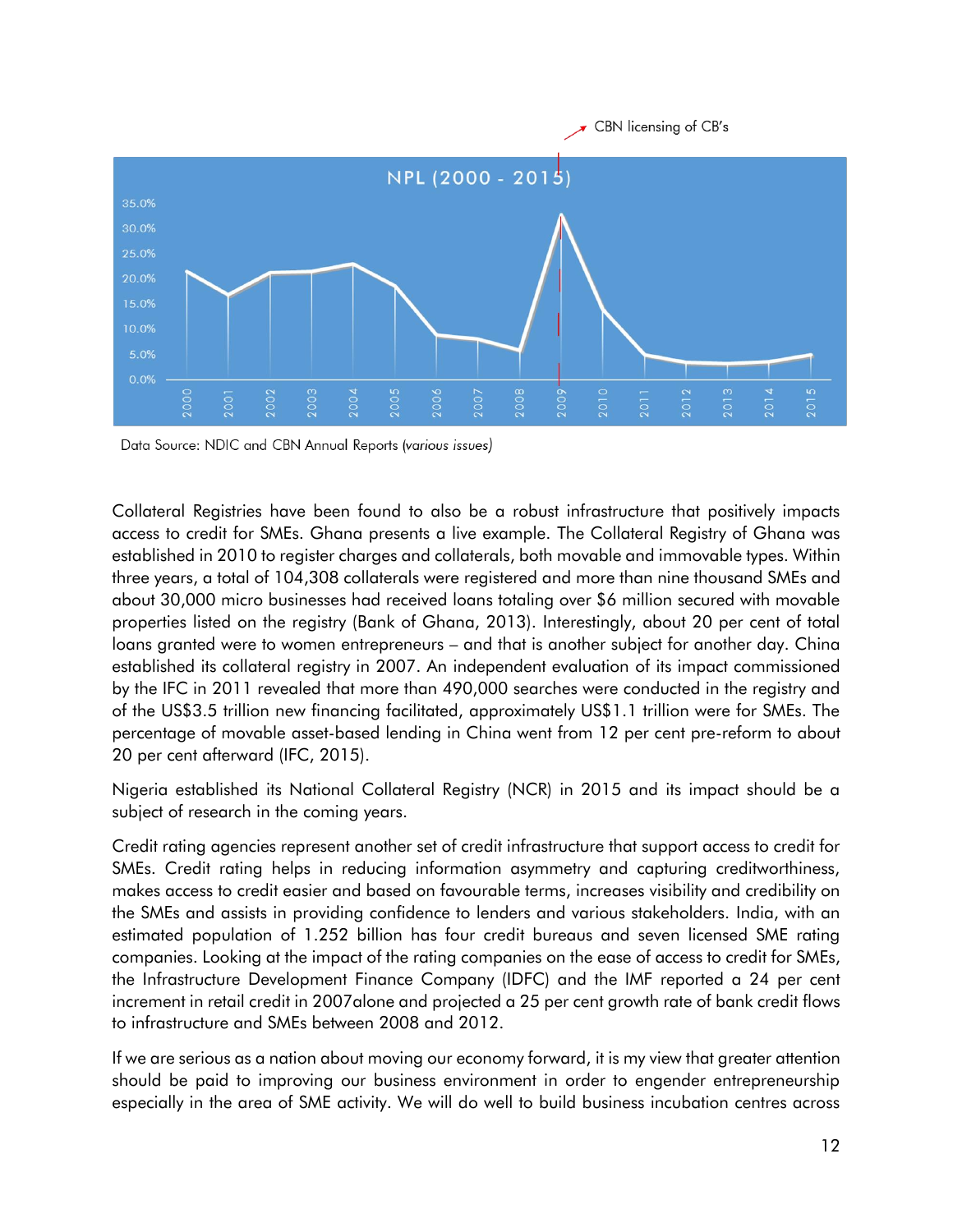the country, preferably focused on the available human and material resources in the various geopolitical zones of the country. There is also need to focus on the labour-intensive productive activities at this stage of our development – especially textile manufacturing, construction, road rehabilitation and agriculture – that are bound to generate employment and enhance self-dependency in the economy. The various measures undertaken to ease access to finance for SMEs deserve to be reviewed to ascertain impact and fulfilling the objectives of measures/interventions. Overall, deliberate actions, initiatives and policies towards having favourable environment in which business thrive and in the provision of necessary infrastructure remain the most assured ways to economic growth and development.

## 5. CONCLUSION

The dynamism of the world is no longer in doubt. Technology, innovation, globalization, politics, and by extension, regulation are shaping our world in a very fast tempo, thereby changing the way business is done. Every profession needs to deploy resources and processes to cope with the everchanging phenomena. Accounting and finance cannot be an exception.

The world has converged and accepted free enterprise as the best economic system, even though with varied levels of moderation among nations. Free enterprise requires free information and flow of economic resources to where they are secured, and earn the best returns. Accounting has to support this movement providing relevant, accurate and timely information to investors and other stakeholders in meaningful ways. IFRS is the answer for now. Furthermore, the challenge of globalization and agency in the management of enterprises have also brought corporate governance to the front burner. Many nations keep on evolving laws, regulations and policies that will promote accountability, and ethical behavior by businesses. Corporate Governance is taking on wider scope concerning itself not just with how a business is run, or that business is run primarily with returns to shareholders in mind, but also with attention to the safety of the environment and the interests of other stakeholders and the larger society.

And finally, every part of the world has come to accept that the micro, small and medium enterprises have significant roles to play in the prosperity of nations and their inhabitants. The question as to how SMEs are able to operate optimally to achieve economic growth, wealth creation, generate employment and reduce poverty have been the focus of research. The options have been reduced to supporting SMEs directly, promote economic policies that generally improve business environment and provide necessary infrastructure. It is my submission that for Nigeria to successfully and timeously navigate itself out of the current level of economic abyss, deliberate interventions need be made to promote responsible and sound corporate governance, transparency and accountability in the management of corporate resources, and the development and successful operation of small and medium scale enterprises that would enhance productivity, generate employment and spread prosperity among larger segments of the population. No matter the level and manner of government support and interventions, the survival, growth and sustainability of SMEs will still depend upon their adopting good accounting system and upholding minimum corporate governance principles.

All these issues will continue to occupy ample room for researchers now and in years to come. While trusting accounting professionals to play their part in raising the standards of accountability,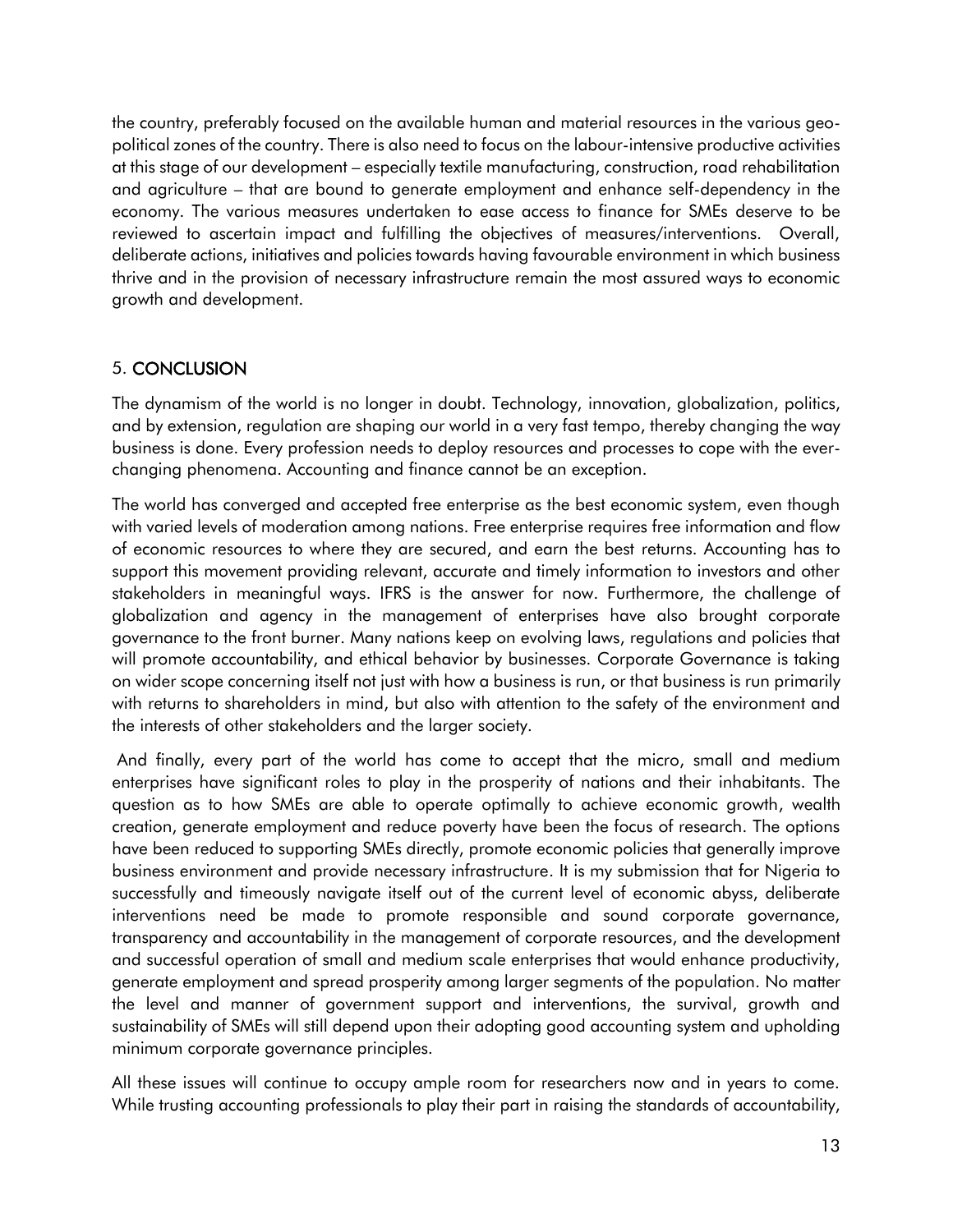transparency, and sound corporate governance, the challenge I would throw at our academics is to intensify policy-relevant research rooted in our unique environment as a basis for developing effective policy instruments to propel the growth of our beleaguered economy.

### **REFERENCES**

Adetula, D. T., Owolabi, F. and Onyinye, O. I.; 2014; International Financial Reporting Standard (IFRS) for SMEs Adoption Process in Nigeria; European Journal of Accounting Auditing and Finance Research; 2(4); 33-38.

Akingunola, R. O.; 2011; 'Small and Medium Scale Enterprises and Economic Growth in Nigeria: An Assessment of Financing Options'; Pakistan Journal of Business and Economic Review; 2(1): 77-97.

Antunes, A., Calalcanti, T. and Villamil, A.; 2011; 'The Effects of Credit Subsidies on Development'; Centre for Growth and Business Cycle, University of Manchester, Research Discussion Paper No. 176.

Ayyagari, M., Beck, T., and Demirguc-Kunt, A.; 2003; 'Small and Medium Enterprises Across the Globe: A New Database'; World Bank Policy Research Working Paper3127. World Bank.

Ayyagari, M., Demirguc-Kunt, A. and Maksimovic, V.; 2006; 'How Important Are Financing Constraints?: The Role of Finance in the Business Environment'; World Bank Policy Research Working Paper 3820. World Bank.

Beck, T. and Dmirguc-Kunt, A.; 2005; 'Small and Medium-Size Enterprises: Overcoming Growth Constraints'; downloaded on March 26, 2017 at http://siteresources.wordlbank.org/DEC/Resources/84.

Craig, B. R., Jackson III, W. E. and Thomson, J. B.; 2007; 'Small Firm Finance, Credit Rationing, and the Impact of SBA-Guaranteed Lending on Local Economic Growth'; Journal of Small Business Management; 45(1): 116-132.

Curran, J.; 2000; 'What is Small Business Policy in the UK For? Evaluation and Assessing Small Business Policies'; International Business Journal; 18(3).

Dabuch, L., Mader, P. and Quack, S. (eds); 2013; Governance Across Borders: Transnational fields and Transversal Themes; a blogbook downloaded via<https://governancexborders.com/blogbook> downloaded on March 28, 2017.

Enahoro, J. A. and Jayeoba, J.; 2013; 'Value Measurement and Disclosures in Fair Value Accounting; Asian Economic and Financial Review; 3(9): 1170-1179.

Financial Reporting Council Rule issued in March 2016.

Gulin, David and Hladika, Mirjana; 2016; 'Challenges in Applying the Fair Value Accounting During Financial Crisis; Paper presented at the International Multidisciplinary Scientific Conference at the University of Miskolc, Hungary, 21-22 April, 2016.

International Finance Corporation (IFC); 2006; Credit Bureau Knowledge Guide.